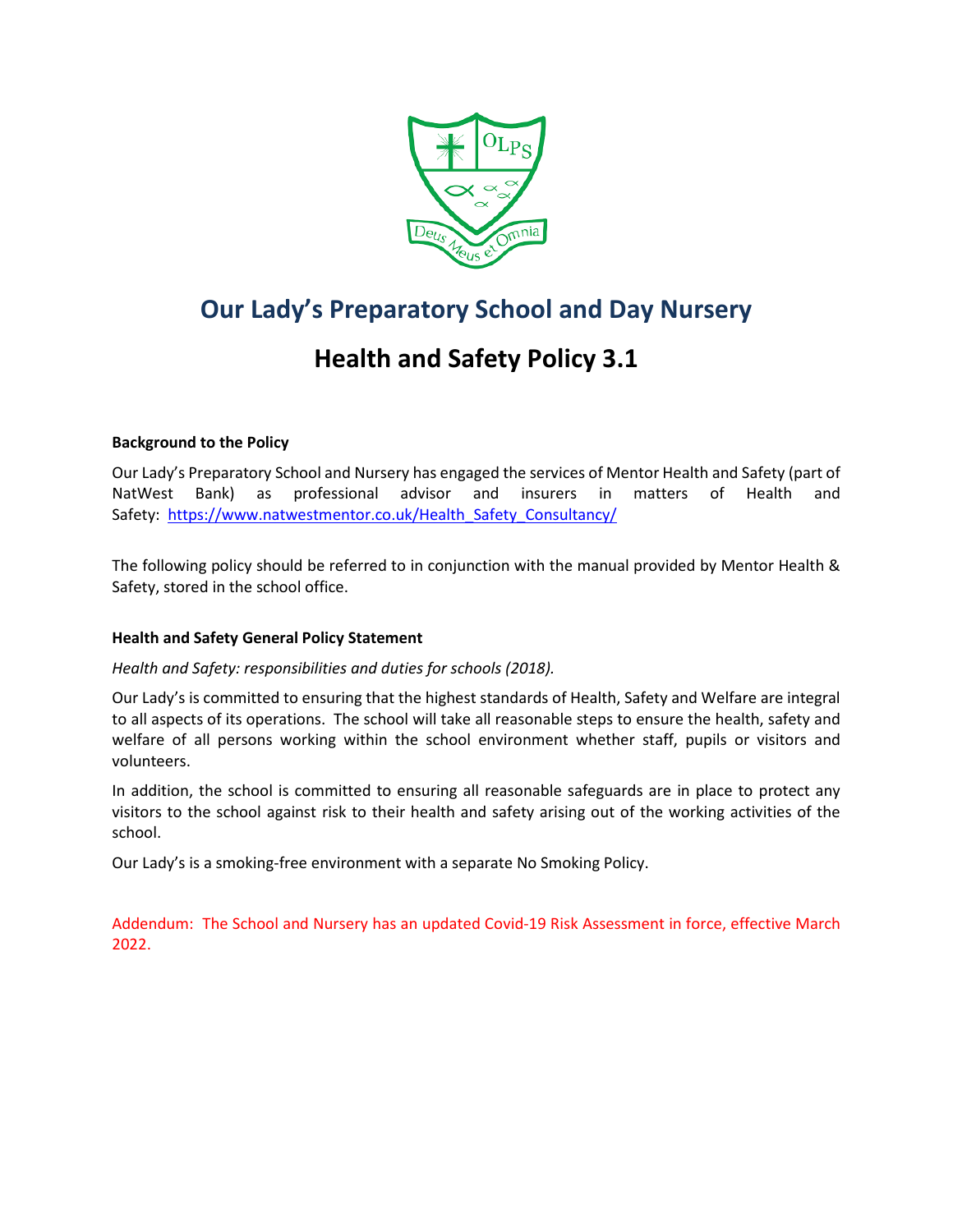## **Our statement of general policy regarding Health & Safety is:**

- To ensure each employee/pupil/visitor/volunteer be given such information, instruction and training as is necessary to enable the safe performance of work activities both on the main school site and on off-site visits.
- To provide a place of work that is safe without risk to the Health, Safety and Welfare of all its employees, pupils, visitors, volunteers and contractors.
- To provide facilities and arrangements to enable employees, pupils and their representatives to raise issues relevant to Health and Safety, ensuring that all accidents occurring within the school are investigated and reported promptly.
- To identify and provide adequate control of the risks arising from our work and study activities including the provision and maintenance of plant, equipment and facilities.
- To prevent accidents and cases of work/study-related ill-health and stress.
- **Early Years Foundation Stage (EYFS)** We keep records of all accidents and injuries on individual accident forms that are reviewed on a regular basis. Parents are always informed of an accident or injury and asked to sign the accident form.

The successful implementation of this policy requires total commitment at all levels. It is the responsibility of all staff and all children to take reasonable steps to ensure that they endanger neither themselves, nor any other person through their activities in the school. All are required to fully cooperate with this policy. Each individual has a legal obligation to take reasonable care for his or her Health and Safety and to take responsibility for the safety of others who may be affected by his or her actions.

Staff should be aware that the key responsibility lies with Our Lady's and the Health and Safety Executive will normally take action against the employer. However, in some circumstances, such as incidents where an employee failed to take notice of the employer's policy or directions in respect of health and safety, the HSE may take action against the employee as well or instead.

# **This policy applies to all staff, parents and children, including those in the EYFS.**

#### **Responsibilities under the Policy**

All members of the school community (teaching and non-teaching staff, parents, pupils and Trustees) work towards the school's aims by:

- Being fully aware of their own responsibilities for maintaining a safe environment.
- Being familiar with all instructions and guidance of health and safety within the school.
- Using common sense at all times to take responsible care for their own safety and that of others.
- Reporting any unidentified hazards to the Headmaster without delay.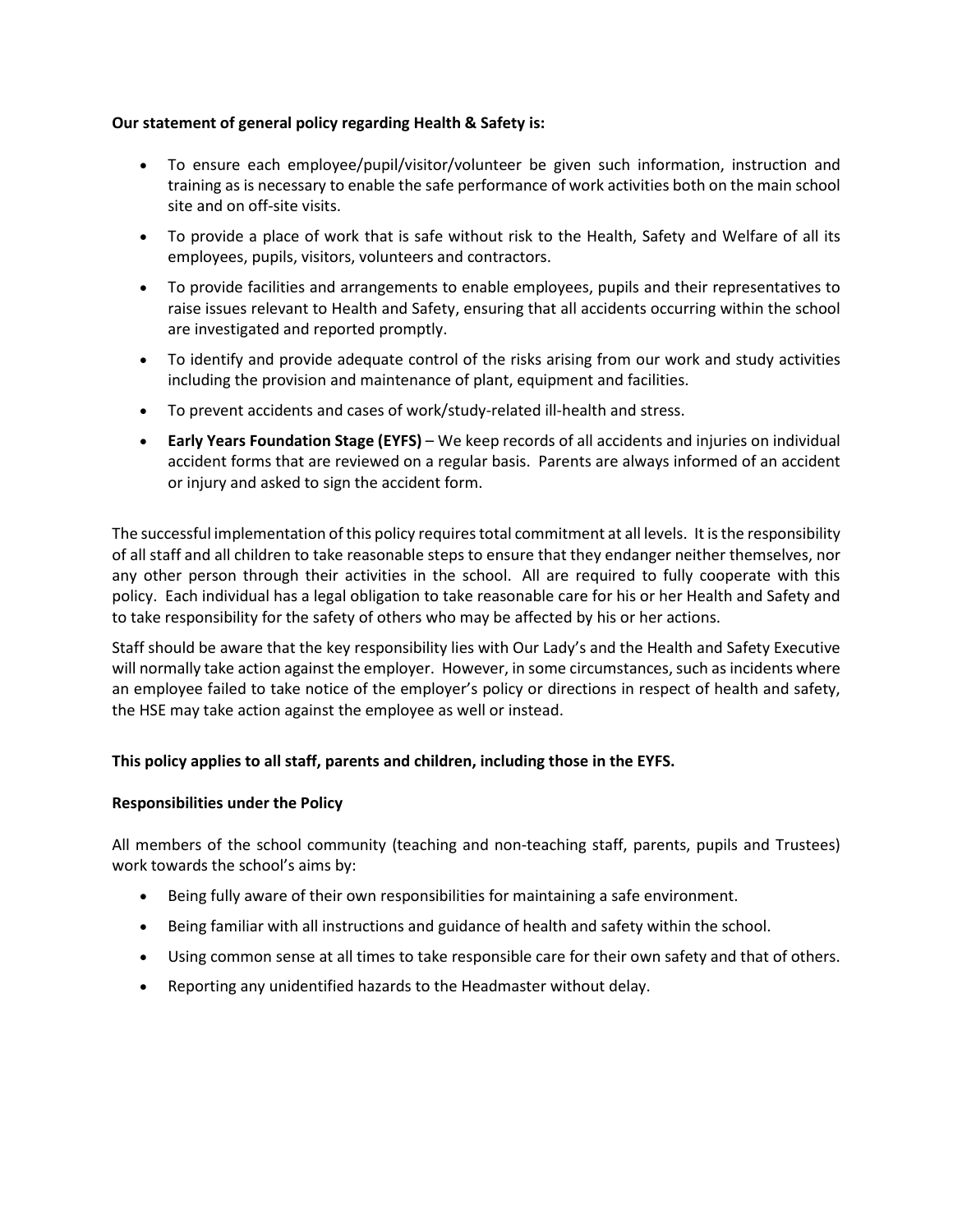**The Management Team** (being the Trustees, Headmaster, Deputy Head, Nursery Manager and Site Manager) work towards the school's aims by:

- Recognising their corporate responsibility for ensuring that the Health and Safety Policy is implemented in the school and nursery.
- Ensuring that safe work practices and procedures are applied within the School and nursery.
- Making inspections each term to ensure that a safe environment is being maintained.
- Ensuring that all members of the school community are aware of their own responsibilities.
- Monitoring and reviewing this policy and ensuring that necessary revisions are undertaken.
- Ensuring that all staff are familiar with the Health and Safety policy of the school and any other relevant codes of practice and legislation.
- Taking active steps to ensure that equipment, buildings and grounds are safe, secure and well maintained and that any damage is quickly rectified.
- Ensuring that there are arrangements for the speedy evacuation of the buildings in case of fire or other emergency and that fire safety equipment is available and maintained.

**The Headmaster** works towards the school's aims by taking responsibility for the day to-day operations of the Health and Safety policy.

**Teachers and all staff** work towards the school's aims under this policy by:

- Promoting a spirit of safety consciousness amongst children, ensuring that they understand the need for codes of practice and are conscious of their responsibilities in taking reasonable care for their own safety and that of others.
- Being good role models remaining vigilant and being careful.
- Taking quick, firm action to ensure that children are not allowed to jeopardise their own safety or that of others.
- Providing opportunities for children to discuss appropriate health and safety issues.
- To make sure risk assessment procedures are fully carried out in advance of any off-site visits.

**Pupils** work towards the school's aims by:

- Developing a growing understanding of health and safety issues.
- Conducting themselves in an orderly manner in line with these codes.
- Taking growing responsibility for maintaining a healthy and safe environment and for their own safe conduct within it.

**Parents** work towards the school's aim by:

- Ensuring that children attend School and Nursery in good health.
- Providing prompt notes/telephone calls to explain all absences.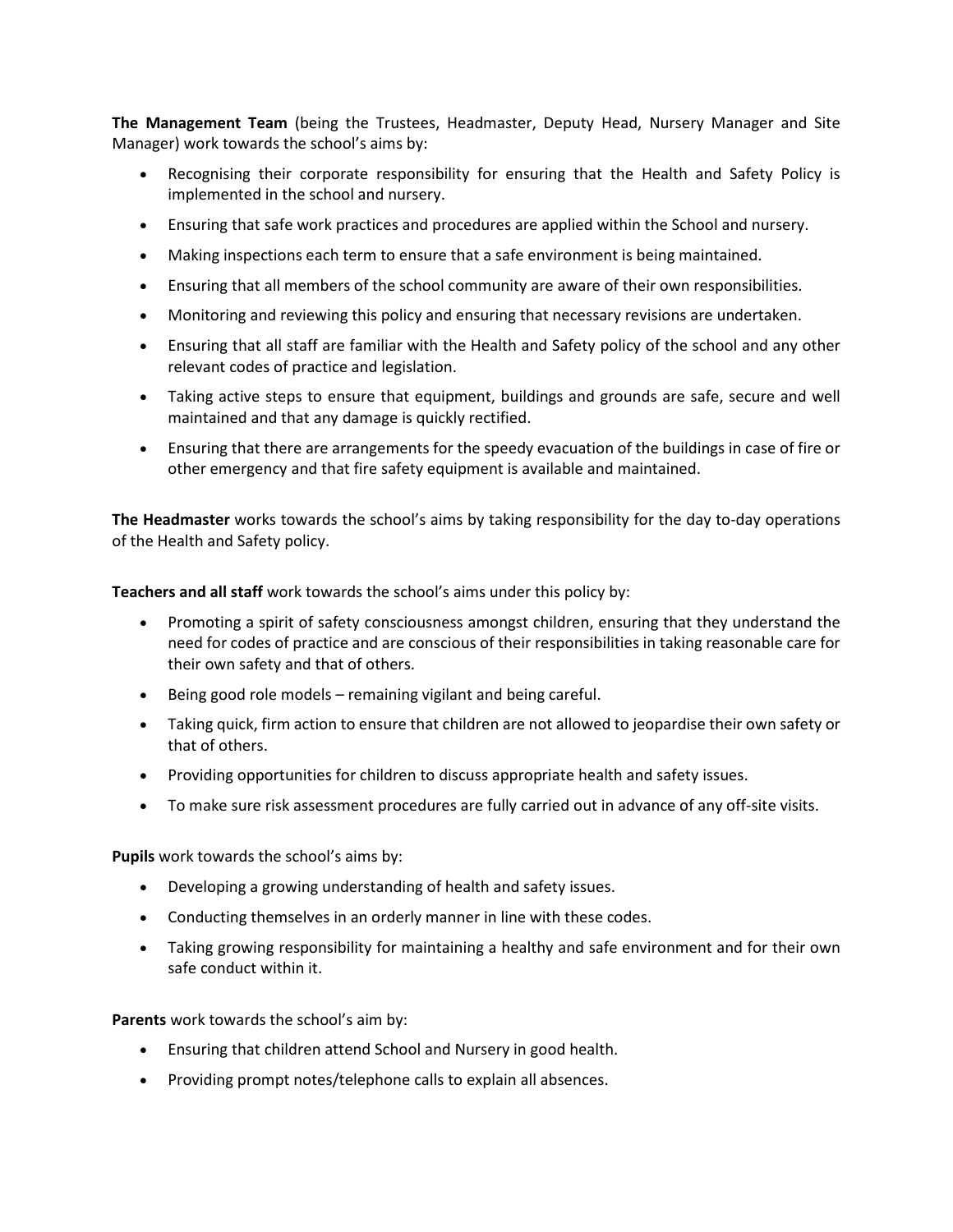- Providing support for the discipline within the school and for the Teacher's/Nursery Nurse's role.
- Ensuring early contact with school to discuss matters concerning the health and safety of their children or of others.
- Allowing children to take increasing personal and social responsibility as they progress throughout the school.
- Accepting responsibility for the conduct of their children at all times.
- Ensuring that the school has up-to-date contact addresses and telephone numbers so that parents may be swiftly contacted in emergencies.

#### **The Maintenance Manager reports to the Headmaster and is responsible for the following:**

- Ensuring, so far as is reasonably practicable, the health and safety provisions and procedures affecting contractors or ground maintenance contractors are adhered to.
- Ensuring that all waste materials from the school are disposed of safely and regularly and promptly.
- Maintaining a high standard of housekeeping at all times.
- Reporting to the Headmaster any problem or imminent danger associated with his responsibilities, as soon as it is practicable to do so.
- Ensuring risk assessments and associated documents are up to date (for example assessing risks associated with manual handling or working at height)
- Liaising with Headmaster to carry out regular inspections of school premises.

#### **Health and Safety Procedures at Our Lady's**

#### **For ensuring involvement of all members of the school community, Our Lady's has:**

• Regular communication/meetings with teaching and non-teaching staff to review health and safety issues.

#### **For providing children with opportunities to discuss health and safety issues, Our Lady's has:**

• A programme of personal and social education designed to promote mutual respect, selfdiscipline and social responsibility.

#### **For accident prevention, reporting and investigation, Our Lady's has:**

- Risk assessments formulated and regularly reviewed.
- Procedures to deal with the clearing up of any liquids (including those that are bodily) that are spilled or which may create a risk to people on the premises.
- Vigilance by all staff and children to recognise potential causes of accidents and to take action to prevent these where possible.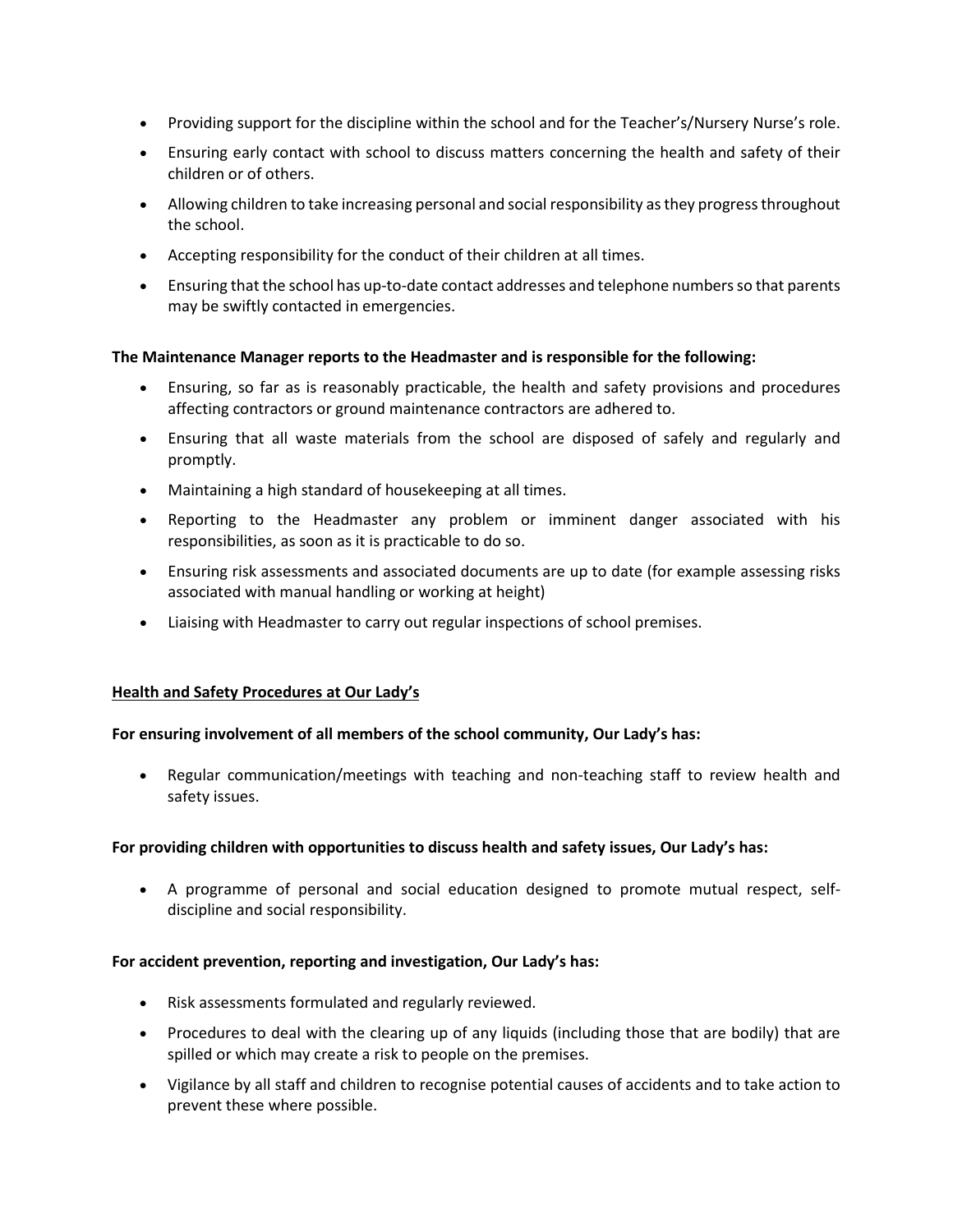- Promptness in reporting potential hazards to the Headmaster and immediate response to such reports.
- Reporting all accidents to the Headmaster and a note made in the school accident book (EYFS accident forms) in accordance with regulations, including those reportable under RIDDOR.
- Prompt investigation of all accidents by the Headmaster in order to establish cause and adopt remedial measures.
- •

# **For First Aid provision, Our Lady's has**:

- Recognised and appropriately trained First Aiders in school
- Provision of fully stocked first aid kits / supplies located evenly around the site.
- Notification to parents and details of any head injury or minor injuries on appropriate form at handover (requiring acknowledgement and signing by the parent).
- Summoning of an ambulance where necessary by any responsible adult and arrange for someone to meet and guide the ambulance. If the school is unable to contact a parent (or an alternative nominated person), a member of staff will accompany any child to hospital.
- A list of first aiders is kept in the school office, along with their training dates.

#### **For fire precautions, Our Lady's has:**

- A set of regulations for emergency evacuations.
- A termly fire drill that is monitored in accordance with guidelines.
- Regular checks of equipment, procedures and exits by the Site Manager and equipment monitored yearly by WJ Fire Service, an external company.
- All fire exits clearly signed.
- Fire precautions are highlighted at all appropriate school events (productions, ceremonies etc).

#### **For the use and control of substances hazardous to health, Our Lady's has:**

- Storage of such substances locked in relevant cupboards.
- Maintenance Manager's store, which is not accessible to children.
- The issue, use and care of personal protection equipment (e.g. rubber gloves) when necessary.
- COSHH data sheets for all chemical substances. These are displayed in the relevant storage area.
- Annual Asbestos Survey and management

#### **For electrical safety, Our Lady's:**

• Careful positioning of all electrical equipment to avoid trailing leads.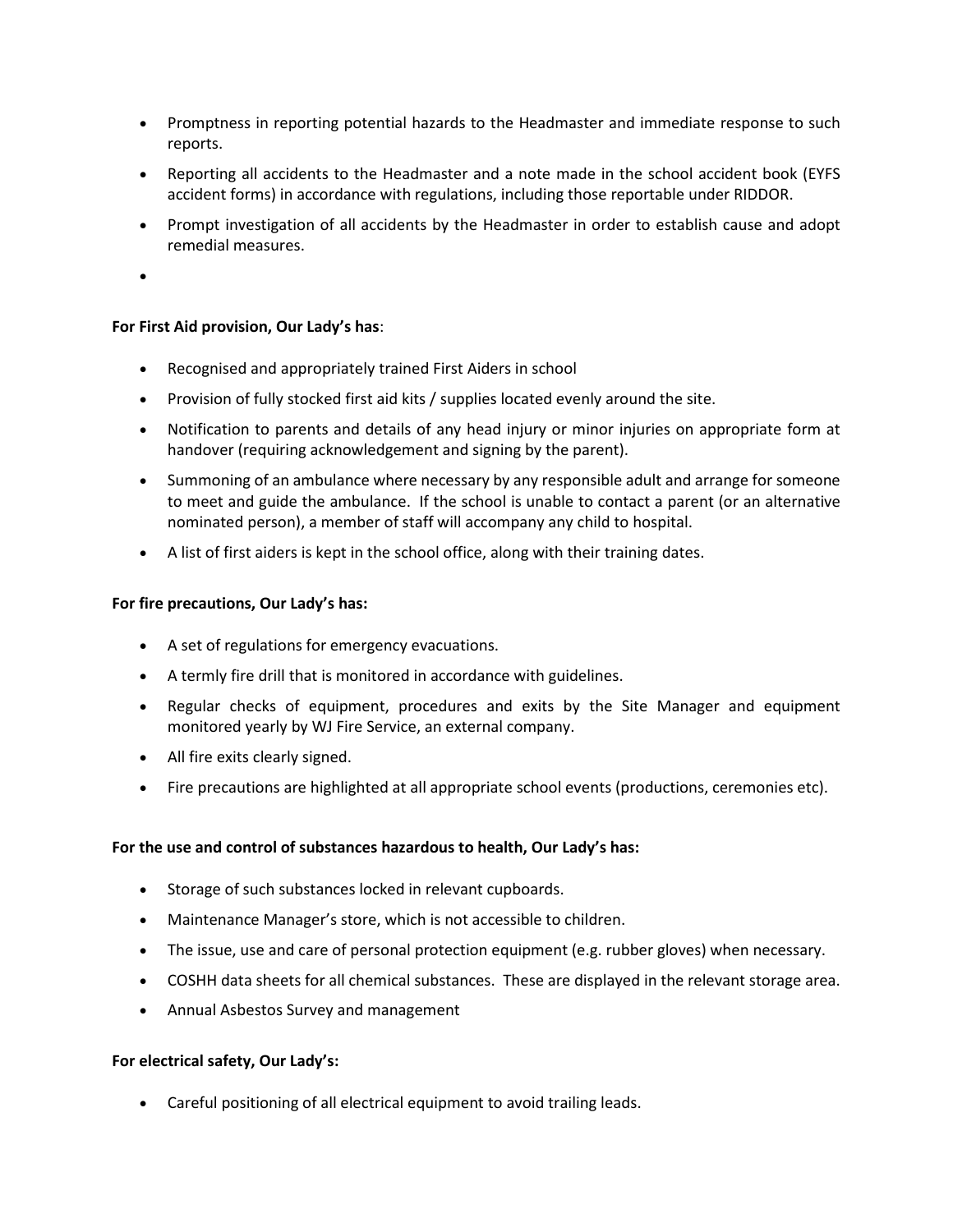- PAT testing on all portable electrical equipment.
- 5 year electrical safety certification

## **For coping with a special medical condition, Our Lady's has:**

- Full details are provided to all teaching/non-teaching/supply staff about any special medical conditions of children in school and about what response may be required in an emergency.
- Regular liaison with parents regarding the above.
- A requirement that all medicines brought to school must be clearly labelled with the child's name and appropriate dosage and frequency of dosage and signed in by an appointed member of staff.
- For administering of medication, please see the school's Medicine Policy and Administering Medicine Form.

#### **For ensuring road safety, Our Lady's has:**

- Parking restrictions in the road outside school which parents are regularly urged to obey (including updates on transgressions and any issues in regular emails and newsletters).
- Road Safety discussions and role-play with the younger children.

#### **For ensuring personal hygiene, Our Lady's has:**

- Encouragement of a high standard of personal hygiene. This involves teaching all children to wash their hands after using the toilet and the provision and maintenance of suitable facilities for this.
- A programme of health education for pupils.

#### **For ensuring playground safety, Our Lady's:**

- School rules about playground behaviour designed to maximize playground safety and conscientious supervision of playgrounds.
- Regular inspection and maintenance of playgrounds.
- Daily checking and cleaning of playground equipment.

#### **For ensuring safety during physical education, Our Lady's has:**

- One observer at every swimming session.
- Qualified Swimming Teacher on duty at every swimming session.
- Asthma sufferers are required to take their inhalers with them.
- All PE equipment regularly checked.
- Close supervision and appropriate rules in place.